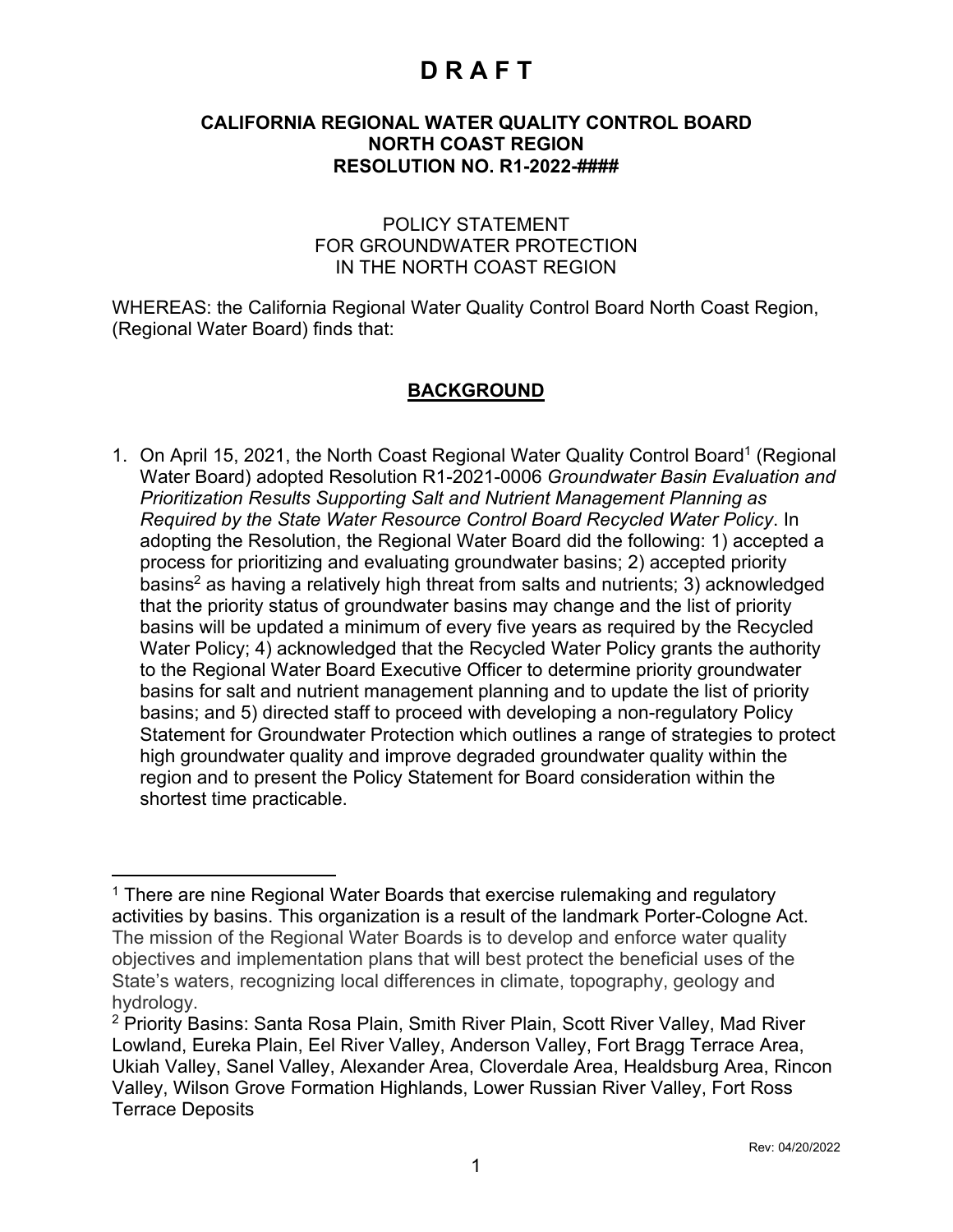- 2. **California Water Code Section 13000** The Legislature finds and declares that the people of the state have a primary interest in the conservation, control, and utilization of the water resources of the state, and that the quality of all the waters of the state shall be protected for use and enjoyment by the people of the state. The Legislature further finds and declares that activities and factors which may affect the quality of the waters of the state shall be regulated to attain the highest water quality which is reasonable, considering all demands being made and to be made on those waters and the total values involved, beneficial and detrimental, economic and social, tangible and intangible. The Legislature further finds and declares that the health, safety and welfare of the people of the state requires that there be a statewide program for the control of the quality of all the waters of the state; that the state must be prepared to exercise its full power and jurisdiction to protect the quality of waters in the state from degradation originating inside or outside the boundaries of the state; that the waters of the state are increasingly influenced by interbasin water development projects and other statewide considerations; that factors of precipitation, topography, population, recreation, agriculture, industry and economic development vary from region to region within the state; and that the statewide program for water quality control can be most effectively administered regionally, within a framework of statewide coordination and policy.
- 3. **High Quality Waters** The North Coast Region is abundant in high quality[3](#page-1-0) groundwater resources and includes 63 groundwater basins or subbasins designated by the Department of Water Resources (DWR). A groundwater basin is defined as a hydrogeologic unit containing one large aquifer or several connected and interrelated aquifers. Groundwater is defined as subsurface water in soils and geologic formations that are fully saturated all or part of the year. Groundwater may also exist even where groundwater basins have not been identified such as in fractured rock formations. It also includes areas where saturation of the soils and geology fluctuate, including areas of capillary fringe. Groundwater bearing formations sufficiently permeable to transmit and yield significant quantities of water are called aquifers. In the context of water quality protection, groundwater includes all subsurface waters, whether these waters occur within the classic definition of an aquifer or identified groundwater basins.
- 4. **Reliance on Groundwater** As stated in the California 2020 Water Resilience Portfolio, the North Coast Region<sup>[4](#page-1-1)</sup> encompasses nearly 20,000 square miles with

<span id="page-1-0"></span> $3$  High-quality waters are waterbodies with constituent concentrations that are better than the conditions and values established by water quality objectives necessary for protecting beneficial uses.

<span id="page-1-1"></span><sup>&</sup>lt;sup>4</sup> California has nine Hydrologic Regions overseen by Regional Water Boards with a duty to protect the quality of the waters within the Region for all beneficial uses. This duty is implemented by formulating and adopting water quality control plans and by prescribing and enforcing requirements on waste discharges. Specific responsibilities and procedures of the Regional Water Boards are contained in the Porter-Cologne Water Quality Control Act.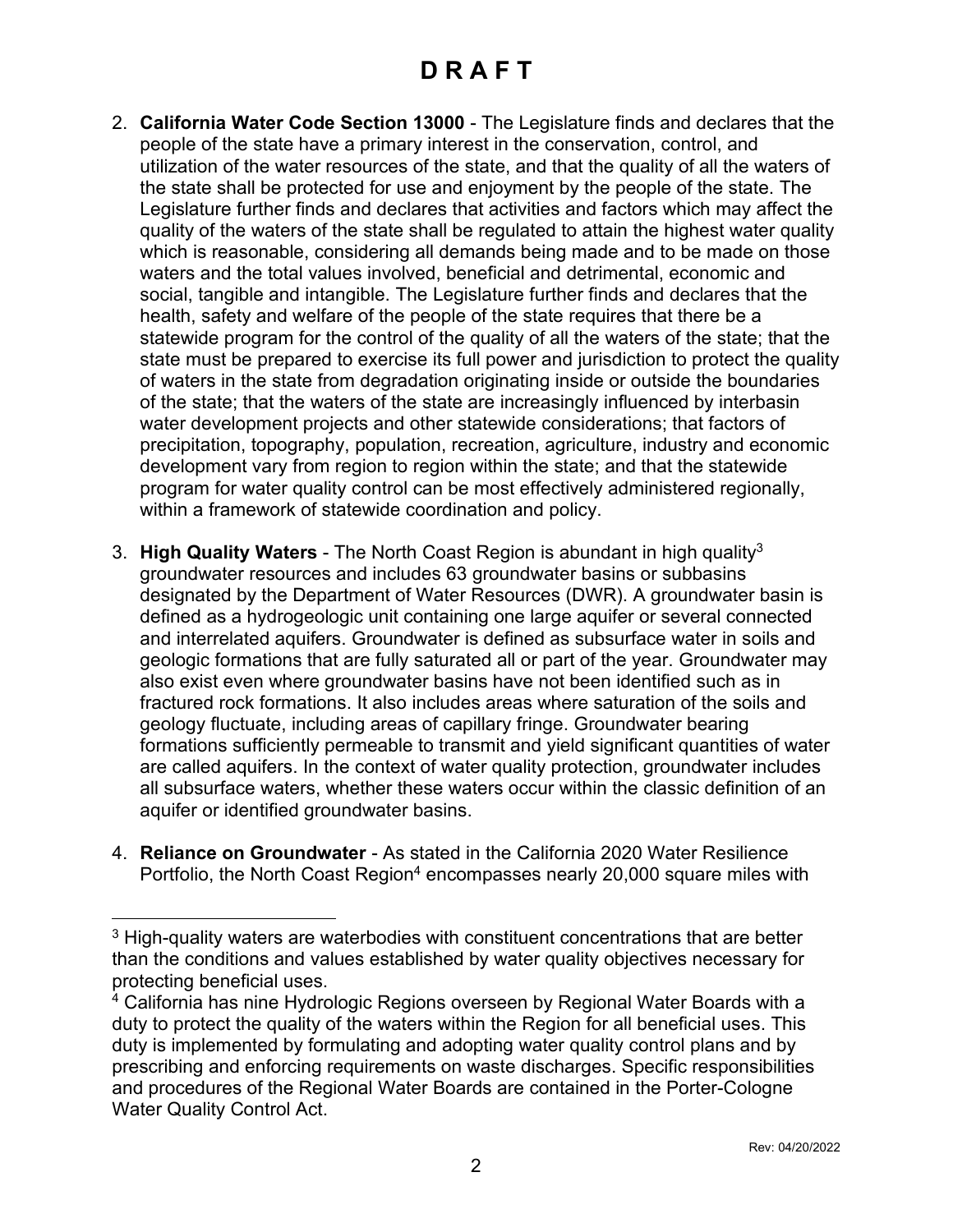about half of the region protected as open space. The population totaled about 690,000 in 2017, less than two percent of the state's population, with the highest percentage of Native American tribal members of the state's nine Hydrologic Regions. Groundwater accounts for about one-third of water supply in the North Coast Region and in about half of the groundwater basins, groundwater comprises more than two-thirds of the water supply, with some communities relying solely on groundwater. In the North Coast Region, about 1,000 active public supply wells are regulated by the State Water Resources Control Board (State Water Board) - Division of Drinking Water and approximately 38,000 private domestic wells supply groundwater used for drinking water. Within North Coast groundwater basins, groundwater is nearly half of the water supply for about 250,000 acres of irrigated agricultural land. Generally, groundwater in the North Coast Region is the least degraded in the state. Statewide, salts and nutrients are the most common groundwater pollutants. Naturally occurring manganese, iron, and arsenic commonly occur in groundwater at concentrations requiring treatment before use as drinking water.

- 5. **Groundwater Sustainability** California's groundwater basins can provide a crucial buffer against drought and climate change. In times of drought, California is particularly dependent on groundwater which increases the potential for depletion of interconnected surface waters from groundwater pumping. The Sustainable Groundwater Management Act (SGMA) was enacted to address undesirable results caused by excessive groundwater pumping while accounting for population growth, climate change, and sea level rise. SGMA requires Groundwater Sustainability Agencies (GSAs) to adopt sustainability plans for high- and medium-priority groundwater basins. Under SGMA, basins must reach sustainability within 20 years of implementing their plans. The long-term planning required by SGMA will provide a buffer against drought and climate change and contribute to reliable water supplies regardless of weather patterns in the State. As of February 2022, seven GSAs representing North Coast groundwater basins<sup>[5](#page-2-0)</sup> individually submitted Groundwater Sustainability Plans (GSPs) to the Department of Water Resources (DWR) for review and have initiated implementation of their GSPs. The DWR has up to two years to review and consider approving the GSPs. As part of Projects and Management Actions, many North Coast Region GSPs propose Flood Managed Aquifer Recharge, which is to divert surface water during periods of high flow to underground storage in groundwater basins in support of groundwater sustainability.
- 6. **Threats to Groundwater Quality** In about a quarter of North Coast Region, groundwater basins, salts and nutrients are the most common pollutant and in certain areas have caused or threaten to cause an exceedance of water quality objectives and impacts to beneficial uses. Salts are typically measured as total dissolved solids and nitrate is the predominate nutrient of concern. Within the North Coast Region, waste discharges from Onsite Wastewater Treatment Systems

<span id="page-2-0"></span><sup>5</sup> Eel River Valley, Butte Valley, Ukiah Valley, Shasta Valley, Scott River Valley, Tulelake, and Santa Rosa Plain.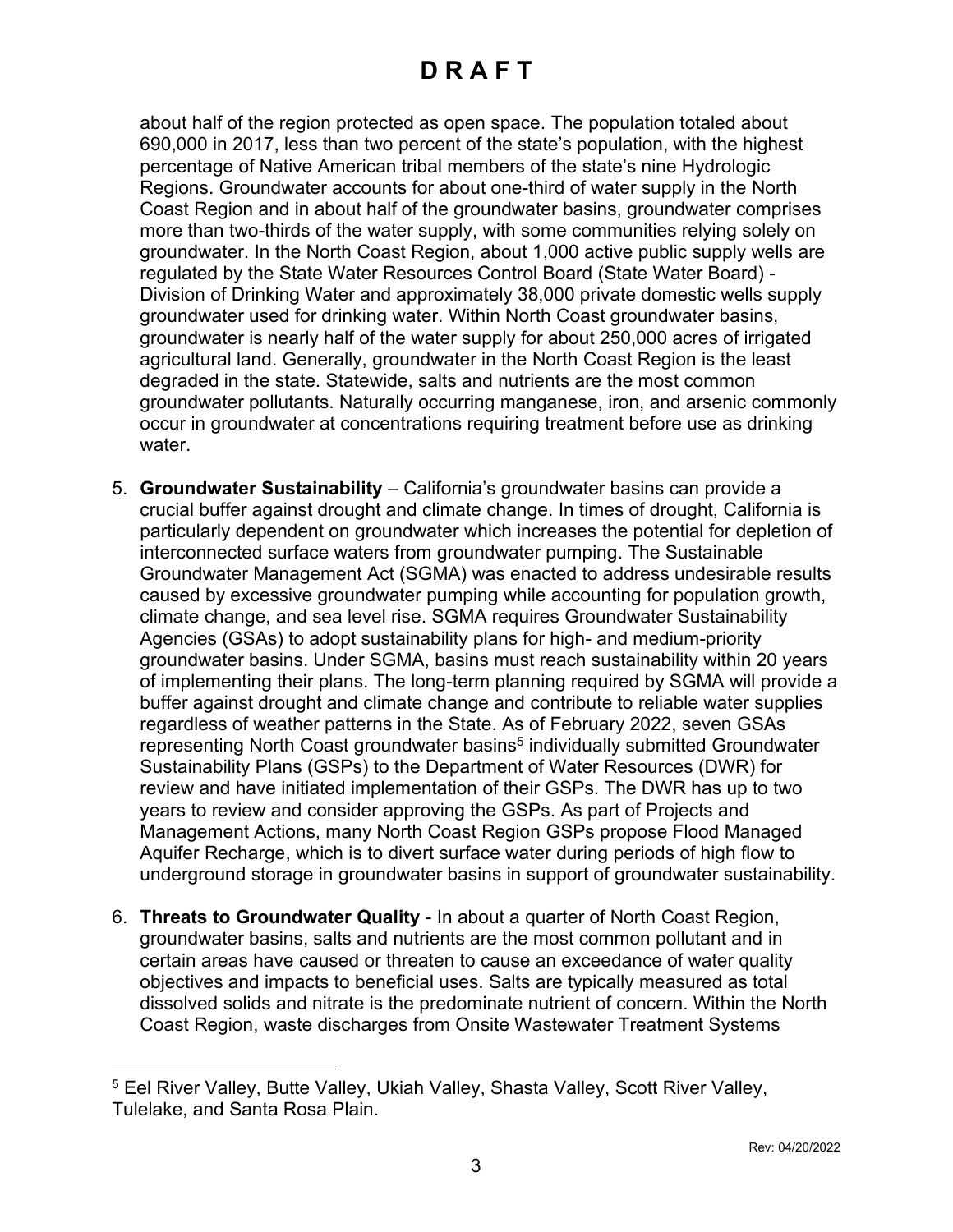(OWTS), agricultural operations, and under-performing small domestic, municipal, and industrial (including winery) wastewater facilities are believed to be the primary threats to groundwater quality and a primary source of salts and nutrients found in groundwater. Infiltration of untreated municipal and industrial stormwater is a potential threat to groundwater quality. Irrigation using imported water, surface water, groundwater, and/or recycled water may increase salt and nutrient loading. Saltwater intrusion induced by sea level rise and falling groundwater elevations in coastal aquifers will reduce the capacity of an aquifer to assimilate salt loads and support beneficial uses.

- 7. **Aquifer Risk -** Established by Senate Bill 200 and administered by the State Water Board, the Safe and Affordable Funding for Equity and Resilience (SAFER) program helps water systems provide safe, accessible, and affordable drinking water supply with prioritization going to Disadvantaged Communities. The State Water Resources Control Board (State Water Board) Groundwater Ambient Monitoring and Assessment (GAMA) program provides annual reports, data tools, and maps to aid SAFER in identifying areas at risk of poor groundwater quality. The GAMA Aquifer Risk Map for 2021 shows sparse groundwater data coverage in the North Coast Region; 18.8 percent of the population and 25.8 percent of the disadvantaged population live in areas lacking adequate data to assess water quality risk in domestic water supply wells. For areas of the North Coast with adequate data, 17.8 percent of the population and 6.5 percent of Disadvantaged Communities have moderate or greater water quality risk<sup>[6](#page-3-0)</sup>.
- 8. **Environmental Justice** On February 16, 2016, the State Water Board adopted Resolution No. 2016-0010 declaring the Human Right to Water as a core value and directing its implementation in Water Board programs and day-to-day activities. The resolution directs State Water Board staff and encourages Regional Water Boards, as resources allow, to meaningfully engage with communities that lack adequate, affordable, or safe drinking water, including providing community outreach, technical assistance, and financial resources, as part of Water Boards administration of programs or project funding pertinent to the human right to water. The North Coast Regional Water Board on April 18, 2019, adopted Resolution No. R1-2019-0024 also declaring the Human Right to Water as a core value and directing its implementation in board activities.

<span id="page-3-0"></span><sup>6</sup> The GAMA 2021 Aquifer Risk Map defines inadequate data coverage as census blocks with less than ten wells. The Aquifer Risk Map aggregates water quality from domestic wells and computes water quality risk as a percentile relative to all well data; moderate risk comprises all census block areas with greater than 50 percentile water quality risk.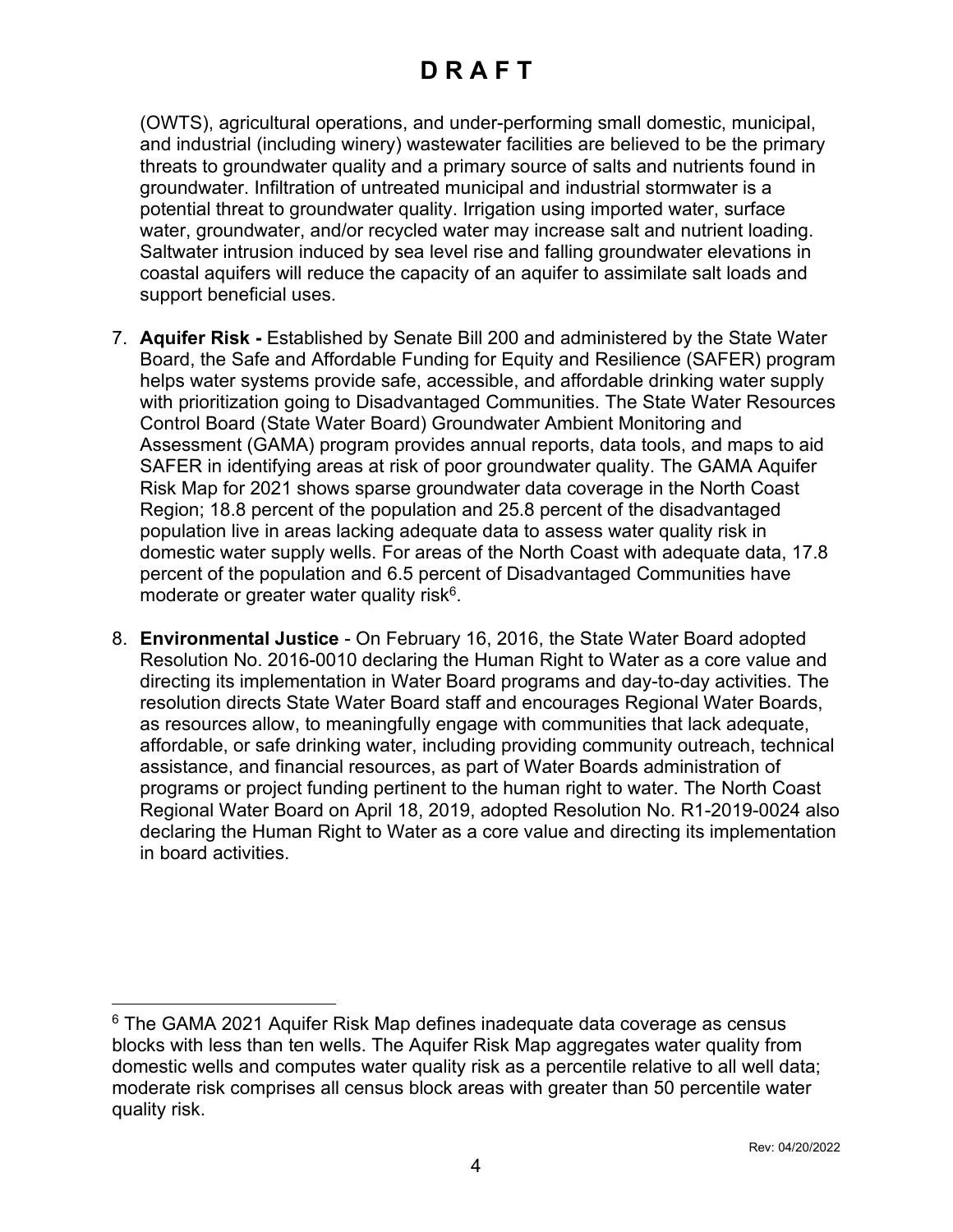#### **EXISTING GOVERNANCE AND MANAGEMENT ACTIVITIES**

- 9. **Beneficial Uses and Water Quality Objectives** The Water Quality Control Plan for the North Coast Region (hereinafter the Basin Plan) designates the beneficial uses of groundwater within the North Coast Region. Existing and potential beneficial uses applicable to groundwater in the Region include, Municipal and Domestic Water Supply, Agricultural Supply, Industrial Service Supply, Industrial Process Supply, Native American Culture, Freshwater Replenishment to Surface Waters, and Aquaculture. The Basin Plan also establishes water quality objectives for the protection of these beneficial uses. Groundwater water quality objectives in the North Coast Region include objectives for bacteria, chemical constituents, radioactivity, taste and odors, and toxicity.
- 10.**Reports of Waste Discharge[7](#page-4-0)** any person discharging waste or proposing to discharge waste, other than to a community sewer system, that could affect the quality of the waters of the state, is required to file a Report of Waste Discharge (ROWD) with the Regional Water Board to obtain coverage under Waste Discharge Requirements (WDRs) or a waiver of WDRs.
- 11.**Anti-Degradation Policy** State Water Board Resolution No. 68-16, Statement of Policy with Respect to Maintaining High Quality of Waters in California, requires that whenever the existing quality of water is better than the quality established in plans and policies as of the date on which such polices became effective,(e.g. water quality objectives established in such plans and policies) such existing water quality shall be maintained unless otherwise provided by the provisions of the state Antidegradation Policy. The state Antidegradation Policy allows a discharge that may degrade high quality water if the change in water quality is: 1) consistent with the maximum benefit to the people of the State, 2) will not unreasonably affect present and anticipated beneficial use of such water, and 3) will not result in water quality less than that prescribed in water quality control policies and plans. Further, any activities that result in discharges to such high-quality waters are required to

<span id="page-4-0"></span><sup>7</sup> Water Code section 13260 subdivision (a)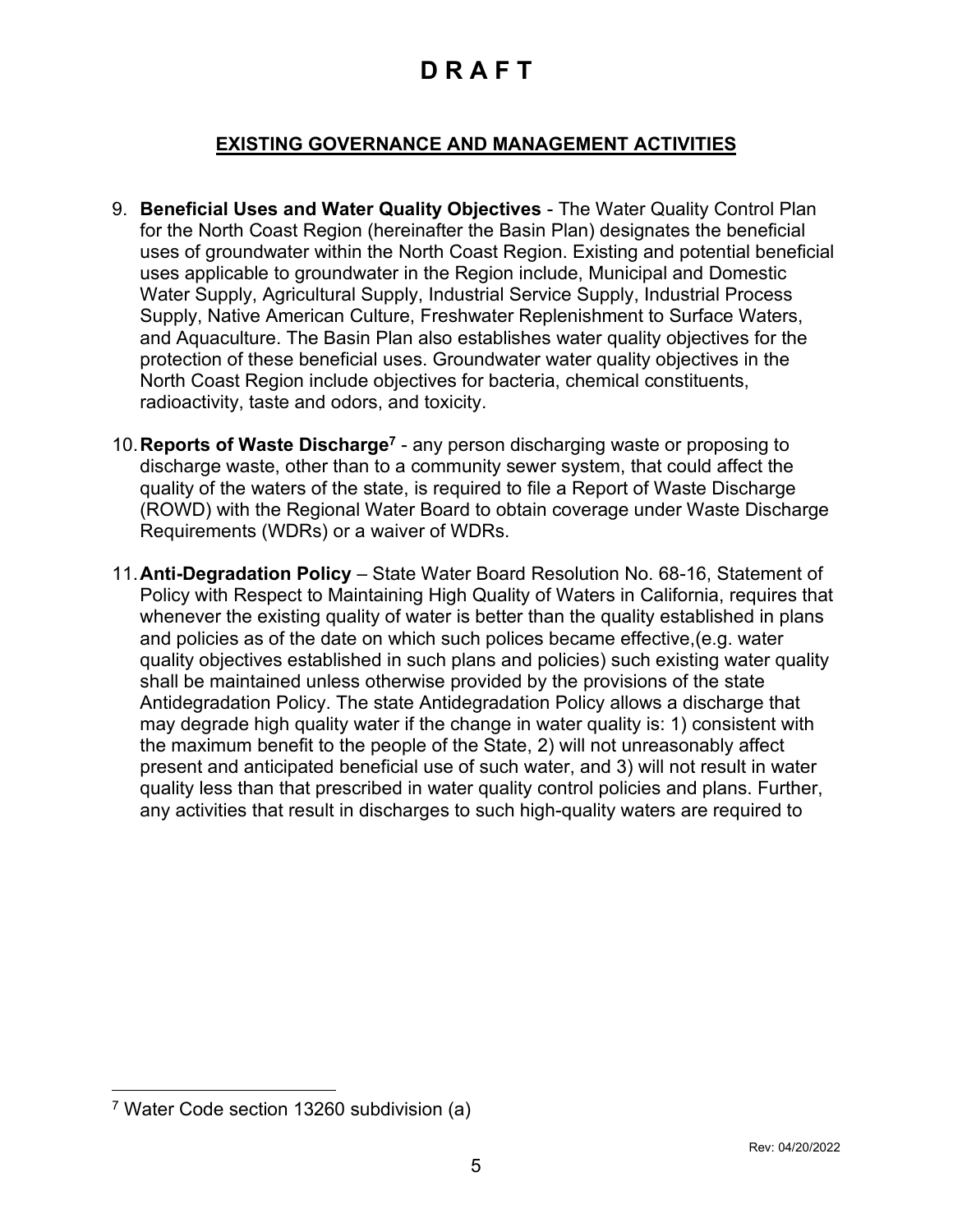use: the best practical treatment or control<sup>[8](#page-5-0)</sup> necessary to avoid pollution<sup>[9](#page-5-1)</sup> or nuisance<sup>[10](#page-5-2)</sup> and maintain the highest water quality consistent with the maximum benefit to the people of the State.

12.**Waste Discharge Requirements** - It is the policy of the State Water Board to protect the State's ground waters through the development of Water Quality Control Plans (Basin Plans) and the issuance of Waste Discharge Requirements (WDRs) $^{11}$  $^{11}$  $^{11}$ . The purpose of WDRs and the regional Basin Plans is to ensure, to the greatest extent possible, that discharges to the State's waters do not adversely affect the quality and beneficial uses of such waters. Water Code section 13263 subdivision (a) requires the Regional Water Board, after any necessary hearing, prescribe requirements as to the nature of any proposed discharge, existing discharge, or material change in an existing discharge, except discharges into a community sewer system, with relation to the conditions existing in the disposal area or receiving waters upon, or into which, the discharge is made or proposed. The requirements shall implement any relevant water quality control plans that have been adopted, and shall take into consideration the beneficial uses to be protected, the water quality objectives reasonably required for that purpose, other waste discharges, the need to prevent nuisance, and the provisions of Water Code Section 13241 [Water

<span id="page-5-0"></span><sup>&</sup>lt;sup>8</sup> To evaluate the best practicable treatment or control method, a discharger should compare the proposed method to existing proven technology; evaluate performance data, e.g., through treatability studies; compare alternative methods of treatment or control; and/or consider the method currently used by the discharger or similarly situated dischargers. This information would usually be included in the report of waste discharge. The costs of the treatment or control should also be considered, and would be considered in determining the "maximum benefit to the people of the State. If such treatment or control results in a discharge that maintains the existing water quality, then a less stringent level of treatment or control would not be in compliance with the Resolution. If the discharge, even after treatment, unreasonably affects beneficial uses or does not comply with applicable provisions of Water Quality Control Plans, the discharge would be prohibited. From State Water Board February 16, 1995 Memorandum *Q's and A's Resolution No. 68-16*.

<span id="page-5-1"></span> $9$  Water Code section 13050 - Pollution means an alteration of the quality of the waters of the state by waste to a degree which unreasonably affects either of the following: (A) The waters for beneficial uses. (B) Facilities which serve these beneficial uses. Pollution may include contamination.

<span id="page-5-2"></span> $10$  Water Code section 13050 - Nuisance means anything which meets all of the following requirements: (1) Is injurious to health, or is indecent or offensive to the senses, or an obstruction to the free use of property, so as to interfere with the comfortable enjoyment of life or property. (2) Affects at the same time an entire community or neighborhood, or any considerable number of persons, although the extent of the annoyance or damage inflicted upon individuals may be unequal. (3) Occurs during, or as a result of, the treatment or disposal of wastes.

<span id="page-5-3"></span><sup>11</sup> State Water Board Administrative Procedures Manual – Water Quality – Chapter 2 Waste Discharge Requirements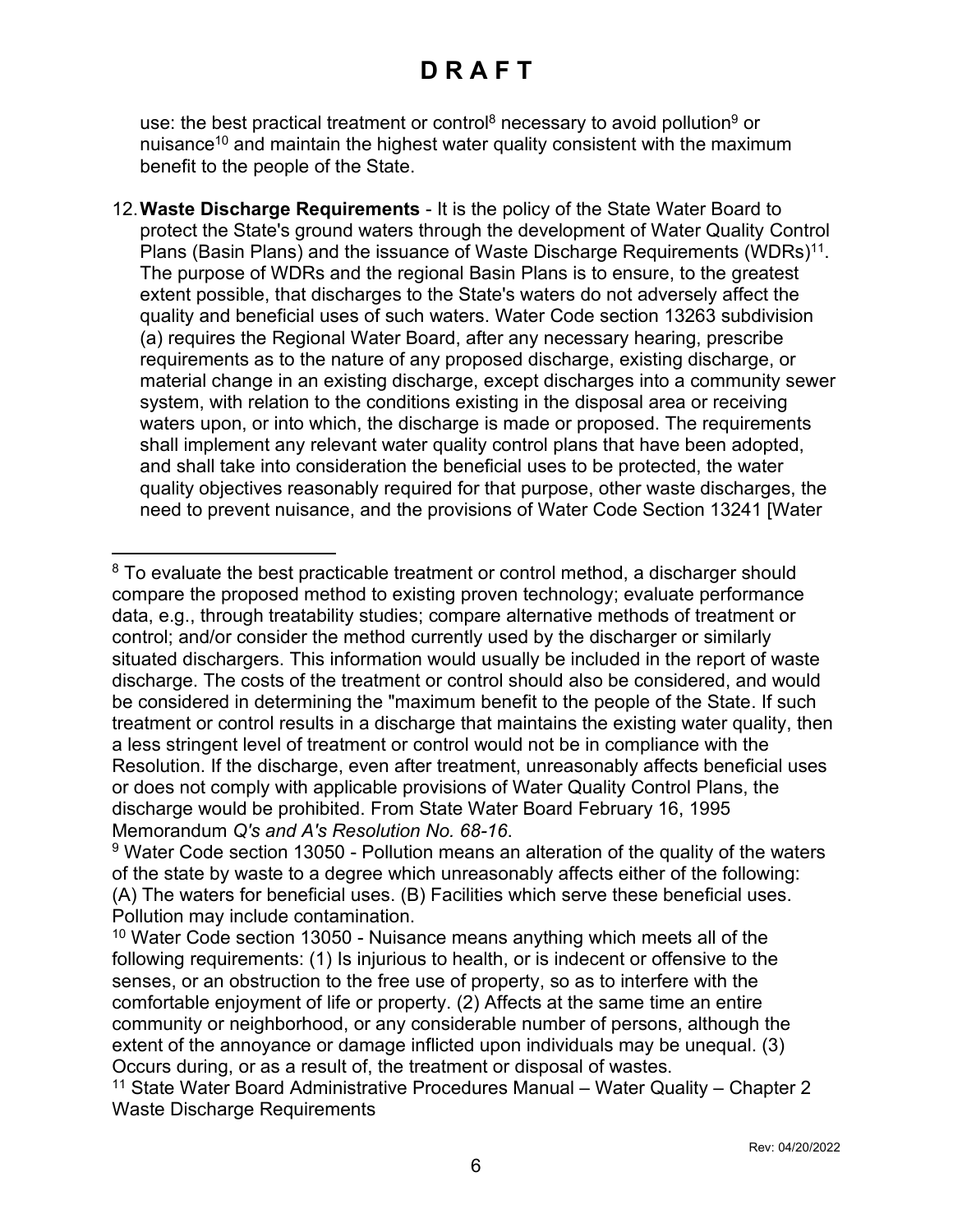Quality Objectives]. Water Code section 13263 subdivision (d) allows a regional water board to prescribe waste discharge requirements although no discharge report has been filed.

- 13.**Statewide and Regional General Orders** General waste discharge requirements have been issued by the State and/or Regional Water Boards when all of the following criteria apply to the discharges in that category for which the General Order is being issued: (1) The discharges are produced by the same or similar operations; (2) The discharges involve the same or similar types of waste; (3) The discharges require the same or similar treatment standards; and,(4) The discharges are more appropriately regulated under general discharge requirements than individual discharge requirements.<sup>[12](#page-6-0)</sup>
- 14.**Discharge Limitations and Cleanup Levels**[13](#page-6-1) The Basin Plan requires the Regional Water Board, in setting waste discharge requirements, consider, among other things, the potential impact on beneficial uses within the area of influence of the discharge, the appropriate water quality objectives, the existing quality of receiving waters, and the Antidegradation Policy. When issuing waste discharge requirements, the Regional Water Board will make a finding as to the beneficial uses to be protected and establish requirements to protect those uses, to meet water quality objectives and the Antidegradation Policy. In setting discharge limitations and cleanup levels, the Regional Water Board need not authorize the utilization of the full waste assimilation capacities of the receiving waters<sup>[14](#page-6-2)</sup>. Therefore, in some cases, with appropriate considerations and findings, the Regional Water Board may adopt discharge limitations and cleanup levels that are more stringent in order to preserve high quality waters and to fully protect the existing and potential beneficial uses. As described in State Water Board guidance, when effluent limitations are included in Waste Discharge Requirements, effluent limitations: 1) must be in compliance with applicable State regulations, policies, and plans; 2) Shall be expressed as specific numerical limits<sup>[15](#page-6-3)</sup> in statistically significant terms; 3) Shall provide a margin of safety

<span id="page-6-0"></span> $12$  Partial list of waste discharge categories regulated by general orders: Wine, Beverage, and Food Processing, Recycled Water, Compost, Biosolids, Small Domestic Wastewater Treatment Systems, Sanitary Sewer Collection Systems, Dairies, Wineries. <sup>13</sup> Water Quality Control Plan for the North Coast Region Section 3.5.1.

<span id="page-6-2"></span><span id="page-6-1"></span><sup>14</sup> State Water Code Section 13263 (b)

<span id="page-6-3"></span><sup>15</sup> Water Quality Control Plan for the North Coast Region Section 3.5.1. When it is necessary to derive numeric values in order to develop discharge limitations and cleanup levels that implement narrative water quality objectives, or to evaluate compliance with narrative water quality objectives, the Regional Water Board may consider all relevant and scientifically valid evidence. Generally, numeric values are derived from validated site-specific data, scientific peer-reviewed literature, and numeric values established in other state or federal laws, regulations, plans, policies, or guidelines, or developed and published by other governmental or non-governmental agencies and organizations. On a case by case basis, the Regional Water Board may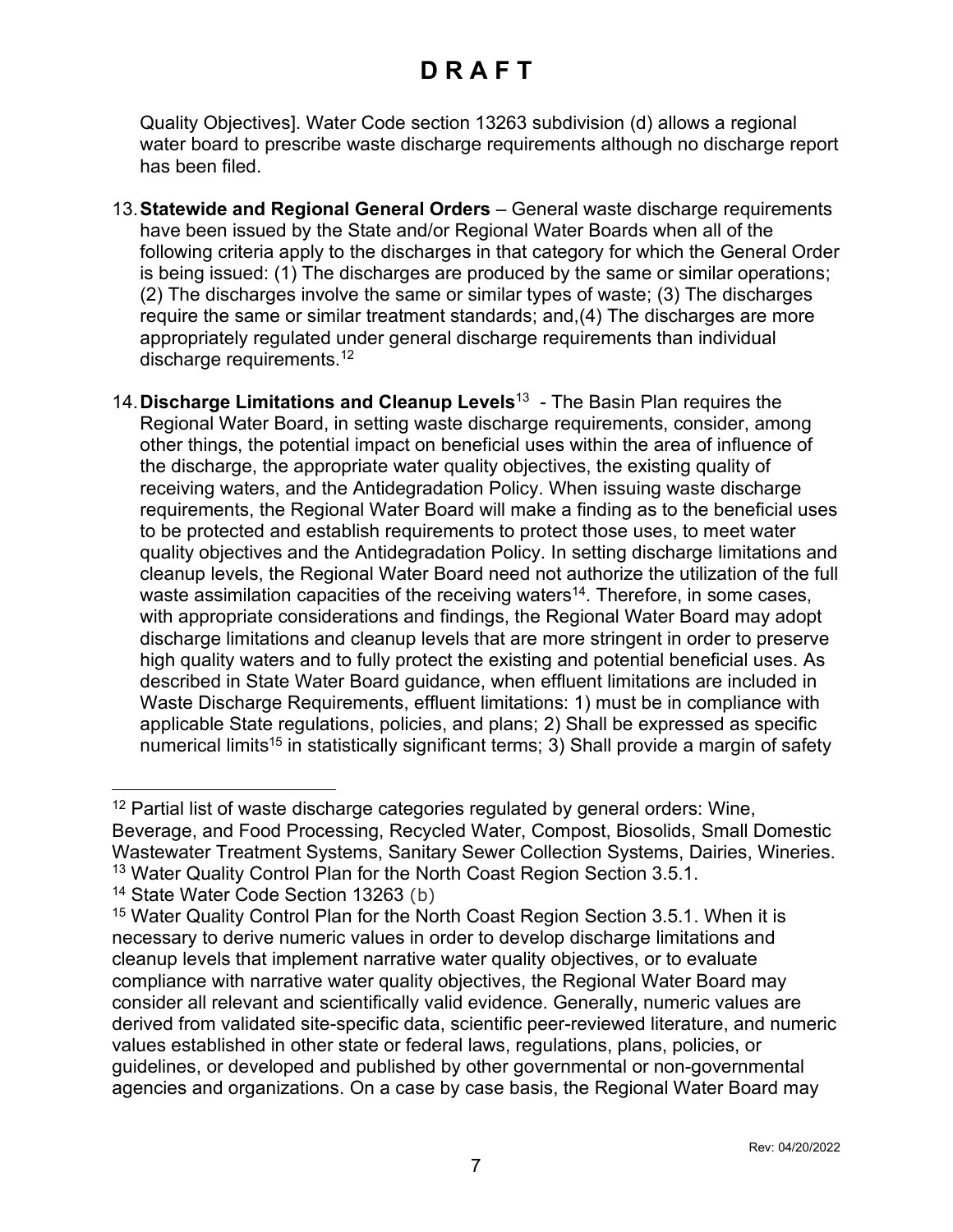to assure that receiving water quality is maintained well within the limits established in the Basin Plan; 4) Must be established on all discharges where possible; and 5) Shall reflect the degree of treatment required to assure the protection of beneficial uses of receiving water.[16](#page-7-0)

- 15.**Cleanup and Abatement[17](#page-7-1)** a person who has discharged or discharges waste into the waters of this state in violation of any waste discharge requirement or other order or prohibition issued by a regional water board or the state water board, or who has caused or permitted, causes or permits, or threatens to cause or permit any waste to be discharged or deposited where it is, or probably will be, discharged into the waters of the state and creates, or threatens to create, a condition of pollution or nuisance, shall, upon order of the regional water board, clean up the waste or abate the effects of the waste, or, in the case of threatened pollution or nuisance, take other necessary remedial action, including, but not limited to, overseeing cleanup and abatement efforts
- 16.**Cease and Desist[18](#page-7-2)** When a regional water board finds that a discharge of waste is taking place, or threatening to take place, in violation of requirements or discharge prohibitions prescribed by the regional water board or the state board, the board may issue an order to cease and desist and direct that those persons not complying with the requirements or discharge prohibitions (a) comply forthwith, (b) comply in accordance with a time schedule set by the board, or (c) in the event of a threatened violation, take appropriate remedial or preventive action. In the event of an existing or threatened violation of waste discharge requirements in the operation of a community sewer system, cease and desist orders may restrict or prohibit the volume, type, or concentration of waste that might be added to that system by dischargers who did not discharge into the system prior to the issuance of the cease and desist order. Cease and desist orders may be issued directly by a board after notice and hearing.
- 17.**Solid Waste Disposal Sites** The State Water Board Land Disposal Program implements statewide regulations<sup>[19](#page-7-3)</sup> for sites and facilities where waste is discharged to land. Requirements for siting, operation, and closure of waste disposal sites are enforced through the issuance of WDRs and compliance and enforcement efforts to ensure adequate protection of water quality. These wastes include solid wastes or liquid wastes that that have the potential to impact water quality.

collect or require that a discharger collect site-specific data or conduct site-specific water quality assessments or studies for the purpose of supporting the development of appropriate discharge limitations or cleanup levels, which translate the applicable narrative water quality objective for unique site conditions.

<span id="page-7-0"></span><sup>16</sup> State Water Board Administrative Procedures Manual – Water Quality – Chapter 2 Waste Discharge Requirements

<span id="page-7-1"></span><sup>17</sup> Water Code section 13304

<span id="page-7-2"></span><sup>18</sup> Water Code section 13301

<span id="page-7-3"></span><sup>19</sup> Cal. Code Regs. tit. 27 § 20080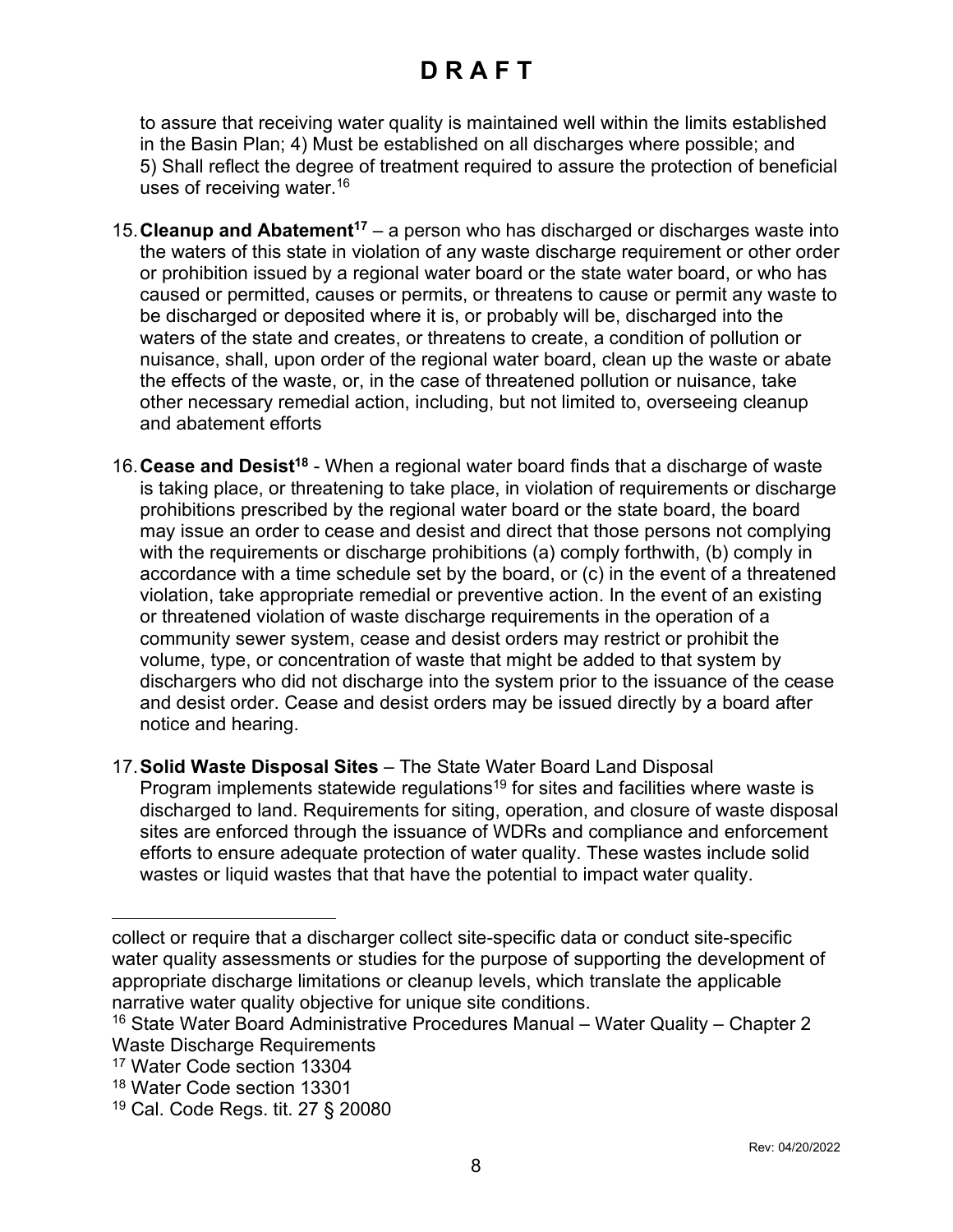Regulated facilities such as landfills, mines, surface impoundments, and waste piles require containment and monitoring in order to protect surface water and groundwater quality. The goals of the program are primarily preventative. However, the program includes a response action component to ensure adequate protection of water quality.

- 18.**Monitoring and Reporting Programs and Investigative Orders[20](#page-8-0)** A Regional Water Board, in establishing or reviewing any water quality control plan or waste discharge requirements, or in connection with any action relating to any plan or requirement authorized by the Water Code, may investigate the quality of any waters of the state within its region; and In conducting an investigation specified a regional water board may require that any person who has discharged, discharges, or is suspected of having discharged or discharging, or who proposes to discharge waste within its region, or any citizen or domiciliary, or political agency or entity of this state who has discharged, discharges, or is suspected of having discharged or discharging, or who proposes to discharge, waste outside of its region that could affect the quality of waters within its region shall furnish, under penalty of perjury, technical or monitoring program reports which the Regional Water Board requires. The burden, including costs, of these reports shall bear a reasonable relationship to the need for the report and the benefits to be obtained from the reports. In requiring those reports, the regional water board shall provide the person with a written explanation with regard to the need for the reports and shall identify the evidence that supports requiring that person to provide the reports.
- 19.**State Water Board Enforcement Policy** The Porter-Cologne Water Quality Control Act grants Water Boards authority to implement and enforce water quality laws, regulations, policies, and plans to protect the groundwater and surface waters of the State. The Enforcement Policy reaffirms the principle of Progressive Enforcement which contemplates an escalating series of actions beginning with notification of violations and compliance assistance, followed by enforcement orders compelling compliance, culminating in a complaint for civil liabilities. It is the policy of the State Water Board that every violation results in the appropriate enforcement response consistent with the priority of the violation established in accordance with the Enforcement Policy. The Policy acknowledges that enforcement prioritization enhances the Water Boards' ability to leverage their scarce enforcement resources and to achieve the general deterrence needed to encourage the regulated community to anticipate, identify, and correct violations. To that end, the Water Boards rank violations and prioritize cases for formal discretionary enforcement action to ensure the most efficient and effective use of available resources. Each Regional Water Board has designated an Enforcement Coordinator to assist with prioritizing cases and implementing the Enforcement Policy in their respective region. On a biennial basis, the State Water Board Office of Enforcement proposes statewide enforcement priorities and vets them with the Regional Water Board enforcement teams.

<span id="page-8-0"></span><sup>20</sup> Water Code section 13267 subdivision (a)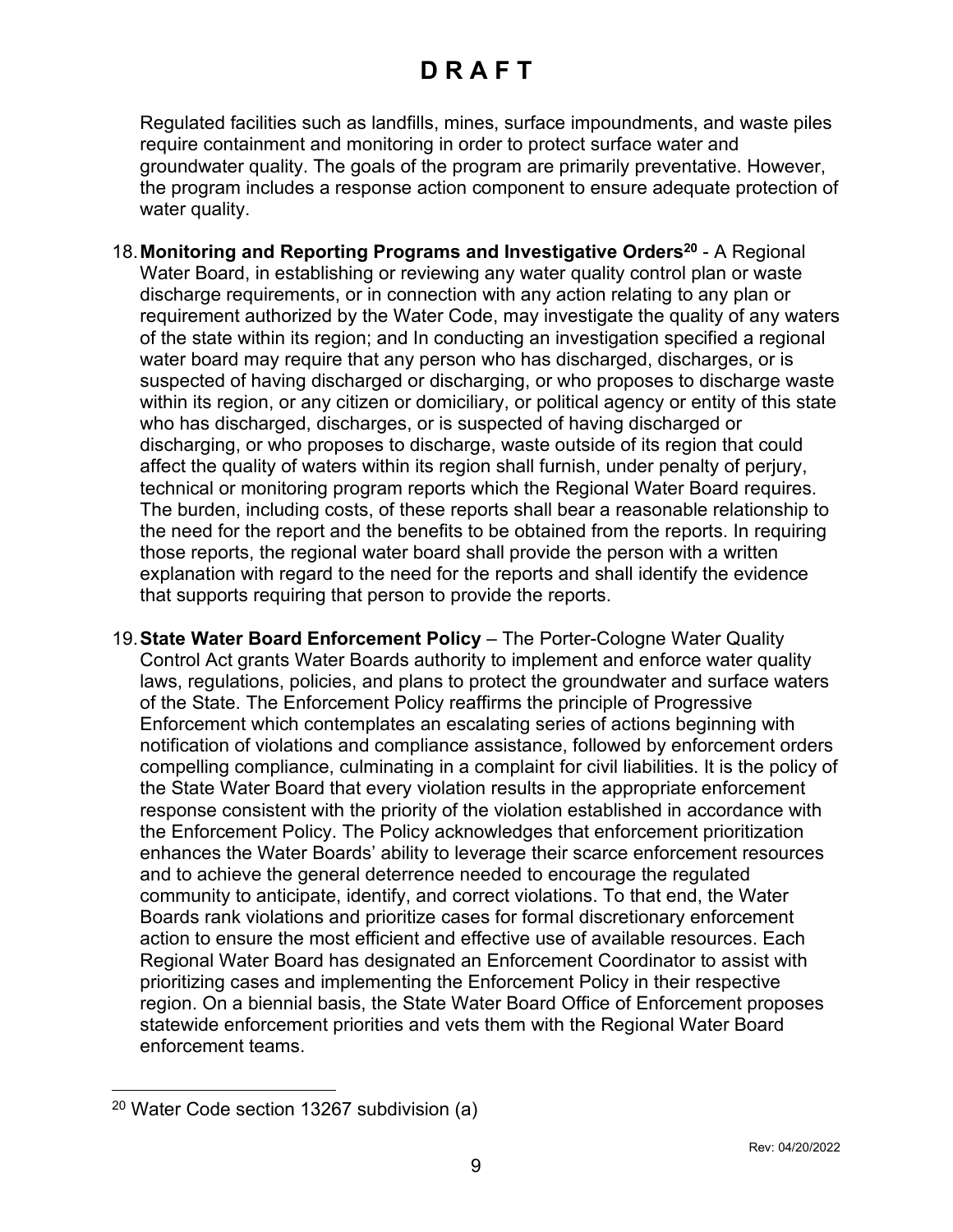20.**Local Agency Management Programs** – the Water Quality Control Policy for Siting, Design, Operation, and Maintenance of Onsite Wastewater Treatment Systems (OWTS Policy) adopted by State Water Board Resolution No. 2012-0032, established a statewide, risk based, tiered approach for the regulation and management of OWTS (also known as septic systems) installations and replacements and sets the level of performance and protection expected from OWTS. In early 2021, Regional Water Board staff estimated more than 30,000 OWTS[21](#page-9-0) are in service within the North Coast Region. The OWTS Policy provides for local agencies to submit a Local Agency Management Program (LAMP) for Regional Water Board approval, and upon approval manage the installation of new and replacement OWTS under that program. As part of an approved LAMP, local agencies shall maintain a water quality assessment program to determine the general operation status of OWTS and to evaluate the impact of OWTS discharges, and assess the extent to which groundwater and local surface water quality may be adversely impacted. The focus of the assessment should be areas with certain characteristics $^{22}$  $^{22}$  $^{22}$ . The assessment program will include monitoring and analysis of water quality data, review of complaints, variances, failures, and any information resulting from inspections. The assessment may use existing water quality data from other monitoring programs and/or establish the terms, conditions, and timing for monitoring done by the local agency. At a minimum this assessment will include monitoring data for nitrates, pathogens, and may include data for other constituents which are needed to adequately characterize the impacts of OWTS on water quality. A Water Quality Assessment Report must be prepared by all local agencies with an approved LAMP and submitted to the Regional Water Board every five years.

<span id="page-9-0"></span><sup>&</sup>lt;sup>21</sup> March 2021 North Coast Regional Water Board Staff Report for Groundwater Basin Evaluation and Prioritization.

<span id="page-9-1"></span> $22$  a) degree of vulnerability to pollution from OWTS due to hydrogeological conditions; b) high quality waters or other environmental conditions requiring enhanced protection from the effects of OWTS; c) shallow soils requiring a dispersal system installation that is closer to ground surface than is standard; d) OWTS is located in area with high domestic well usage; e) dispersal system is located in an area with fractured bedrock; f) dispersal system is located in an area with poorly drained soils; g) surface water is vulnerable to pollution from OWTS; h) surface water within the watershed is listed as impaired for nitrogen or pathogens; i) OWTS is located within an area of high OWTS density; j) a parcel's size and its susceptibility to hydraulic mounding, organic or nitrogen loading, and whether there is sufficient area for OWTS expansion in case of failure; k) geographic areas that are known to have multiple, existing OWTS predating any adopted standards of design and construction including cesspools; l) geographic areas that are known to have multiple, existing OWTS located within either the pertinent setbacks of the OWTS Policy, or a setback that the local agencies finds is appropriate for that area.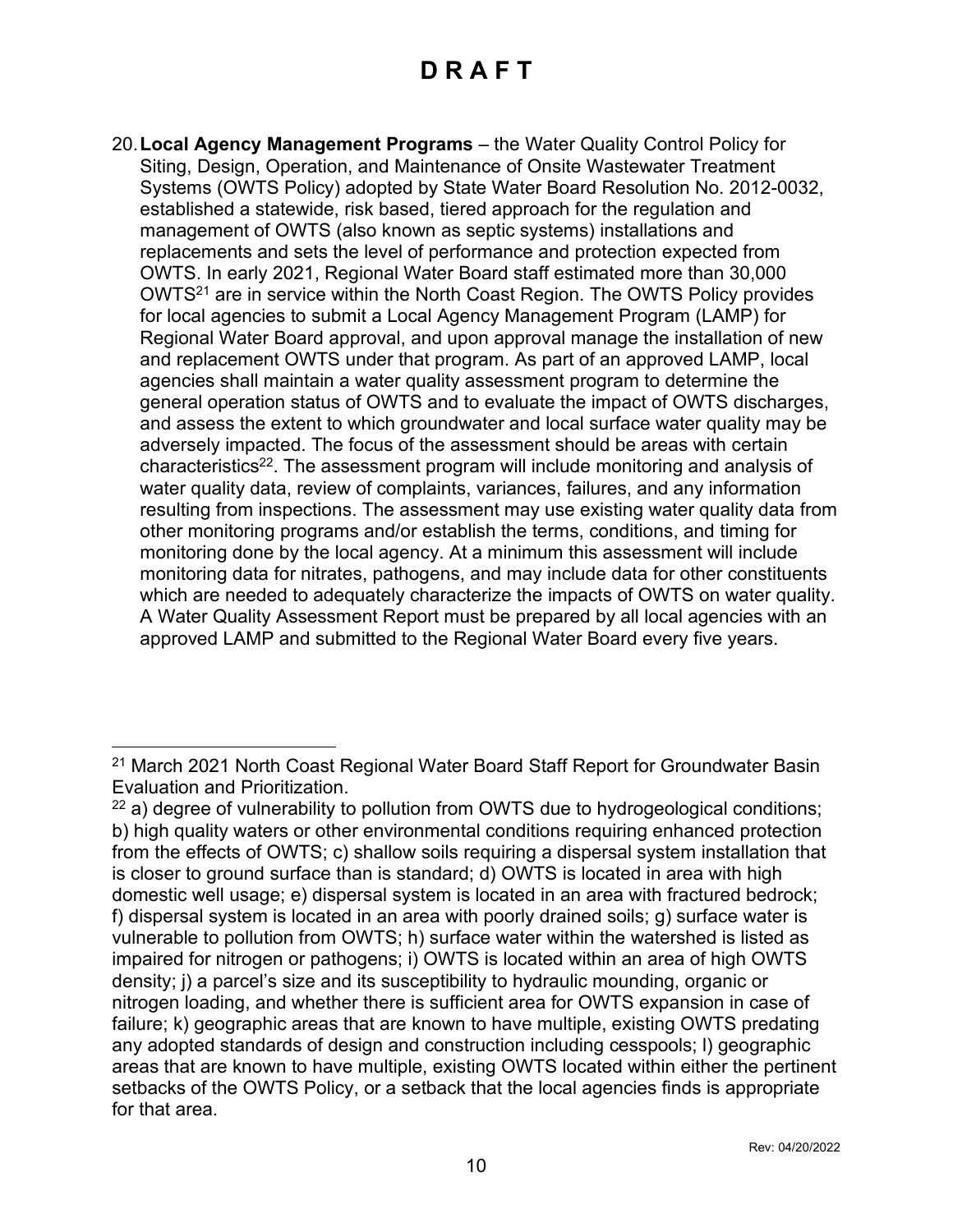- 21. Point Source Discharge Prohibition<sup>[23](#page-10-0)</sup> Point source waste discharges, except as stipulated by the Thermal Plan, the Ocean Plan, and the action plans and policies contained in the Point Source Measures section of the Basin Plan, are prohibited to all surface water bodies in the North Coast Region except for the Mad, Eel and Russian Rivers and their tributaries during the wet season when dilution exceeds 100:1.
- 22.**Salt and Nutrient Management Plans** –The State Water Board adopted the Policy for Water Quality Control for Recycled Water (Recycled Water Policy) on February 3, 2009 and amended the Policy on January 22, 2013. The State Water Board approved a second amendment to the Recycled Water Policy on December 11, 2018, with an effective date of April 8, 2019. It is the intent of the Recycled Water Policy that salts and nutrients from all sources be managed on a basin-wide or watershed-wide basis in a manner that ensures attainment of water quality objectives and protection of beneficial uses. The State Water Board found that the appropriate way to address salt and nutrient management is through developing regional or sub-regional salt and nutrient management plans rather than through imposing requirements solely on individual projects. The Recycled Water Policy calls for the development of locally driven and controlled collaborative processes open to all stakeholders that will prepare salt and nutrient management plans for each basin/sub-basin in California.

The Regional Water Board finds that a combination of regional management plans and individual or programmatic project requirements are necessary to protect beneficial uses. The Recycled Water Policy recognizes that some groundwater basins in the state contain salts and nutrients exceed or threaten to exceed water quality objectives in the applicable Basin Plans and that not all Basin Plans include adequate implementation procedures for achieving or ensuring compliance with the water quality objectives for salt or nutrients. However, in the absence of an approved salt and nutrient management plan (SNMP), the Regional Water Board may impose specific requirements to ensure the preservation and maintenance of high-quality groundwater.

#### **IMPLEMENTATION COMPLEXITIES AND CHALLENGES**

23.General Permits for the Discharges of Storm Water from Municipal Separate Storm Sewer Systems (MS4 Permits) regulate discharges from municipal stormwater systems. In the North Coast Region, three permits are currently in effect and will be

<span id="page-10-0"></span><sup>23</sup> Basin Plan Chapter 4.1.1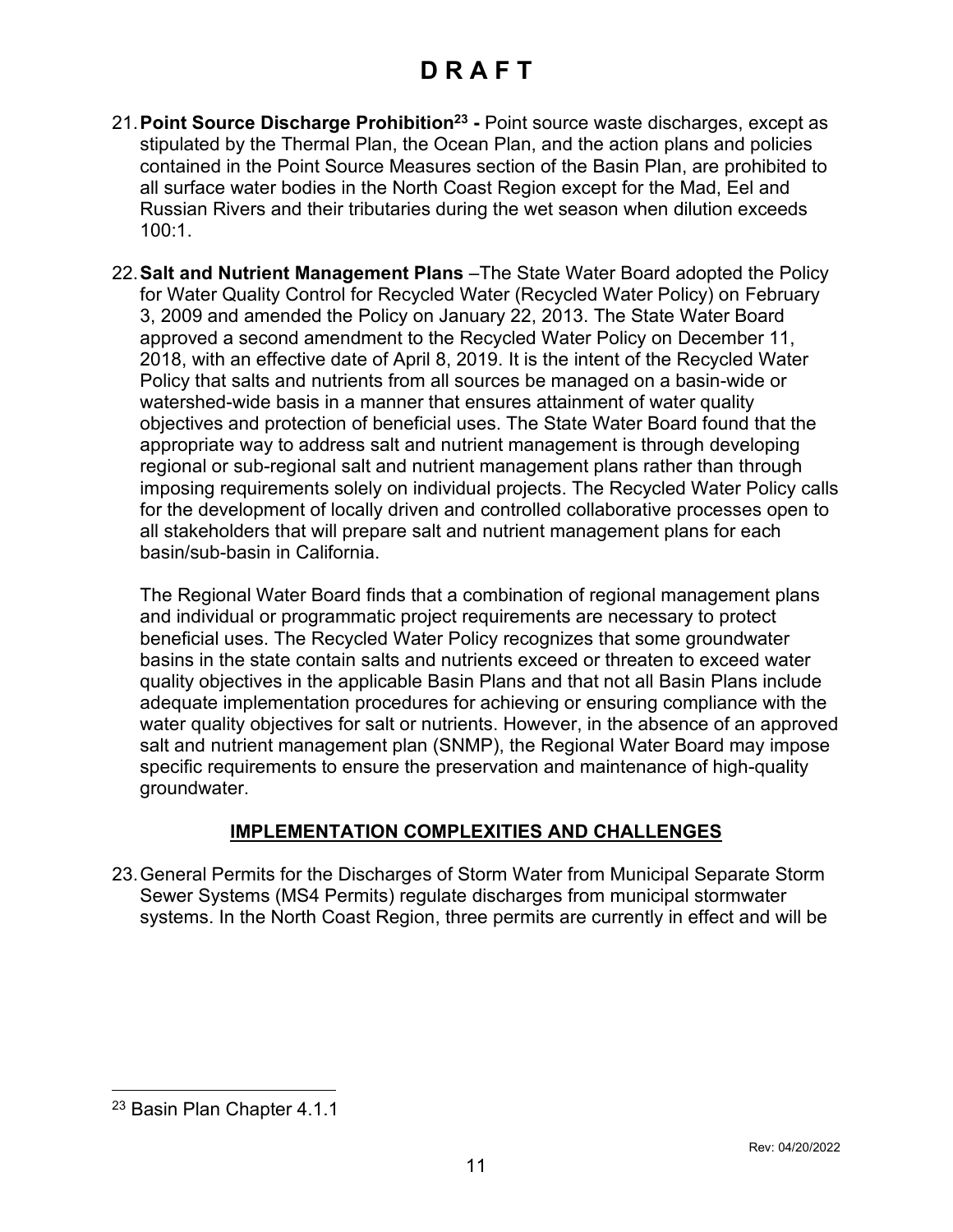considered for re-adoption in the near future – Phase I (large<sup>[24](#page-11-0)</sup>), Phase II (small<sup>[25](#page-11-1)</sup>), and Caltrans. The Phase II and Caltrans MS4 General Permits are issued by the State Water Board and the Phase I MS4 permit by the Regional Water Board. Discharges of stormwater and non-stormwater from an MS4, particularly in an urbanized area, have a high potential to convey pollutants to receiving waters. The higher percentage of impervious area in urbanized areas correlates to a greater pollutant loading, resulting in turbid water discharges, nutrient enrichment, bacterial contamination, and toxic compounds. Pollutants of concern in these discharges include, but are not limited to: heavy metals, bacteria, nutrients (e.g., phosphorus and nitrogen), pesticides, petroleum hydrocarbons, sediment, and trash. For new developments and redevelopments, MS4 Permits require implementation of postconstruction Best Management Practices (BMPs) which encourage onsite treatment and infiltration of retained stormwater through small scale infiltration-based landscape features, otherwise known as Low Impact Development (or LID) BMPs. Criteria for use of infiltration-based devices/facilities may include pollutant source controls, prohibitions in high-risk areas, separation from groundwater, setbacks from sensitive receptors, and standard engineering designs. However, the long-term effectiveness of these measures at controlling the discharge of pollutants to groundwater (esp. constituents of emerging concern<sup>[26](#page-11-2)</sup>) from stormwater infiltration BMPs is not well understood. Some municipalities and land development projects are electing to use large scale stormwater retention facilities for flood control and/or to eliminate discharges to surface waters without providing stormwater treatment. Such facilities may cause the discharge of pollutants to groundwater and are not currently authorized under MS4 Permits.

24.The Industrial General Permit (an NPDES Permit) regulates stormwater and nonstormwater discharges associated with certain industrial activities through requirements necessary to meet water quality standards. Within the North Coast Region nearly 400 facilities are subject to Industrial General Permit (IGP) regulations including: 1) construction materials mining/processing; 2) wine, beverage, and food processing; 3) transportation, trucking, and warehousing; and 4) scrap metal/auto dismantling. The IGP encourages dischargers to utilize BMPs that infiltrate or reuse storm water where feasible and incentivizes an Onsite Compliance Option for

<span id="page-11-0"></span><sup>24</sup> Co-permittees: County of Sonoma, City of Cloverdale, City of Cotati, City of Healdsburg, City of Rohnert Park, City of Santa Rosa, City of Sebastopol, Sonoma County Water Agency, City of Ukiah, Town of Windsor.

<span id="page-11-1"></span><sup>25</sup> Urban Clusters of Arcata, McKinleyville, Eureka, Fortuna, Fort Bragg, Yreka, unincorporated Urban Areas of Humboldt and Mendocino Counties, and City of Trinidad.

<span id="page-11-2"></span><sup>26</sup> Vast numbers of chemicals that are generally unregulated in the U.S. or have limited regulation in environmental media. CECs may include –pharmaceuticals, flame retardants, newly registered contemporary use pesticides, newly developed commercial products, including nanomaterials. Generally, CECs have likely been present in water bodies, sediments and tissues but at concentrations that were not detectable by commonly used analytical methods.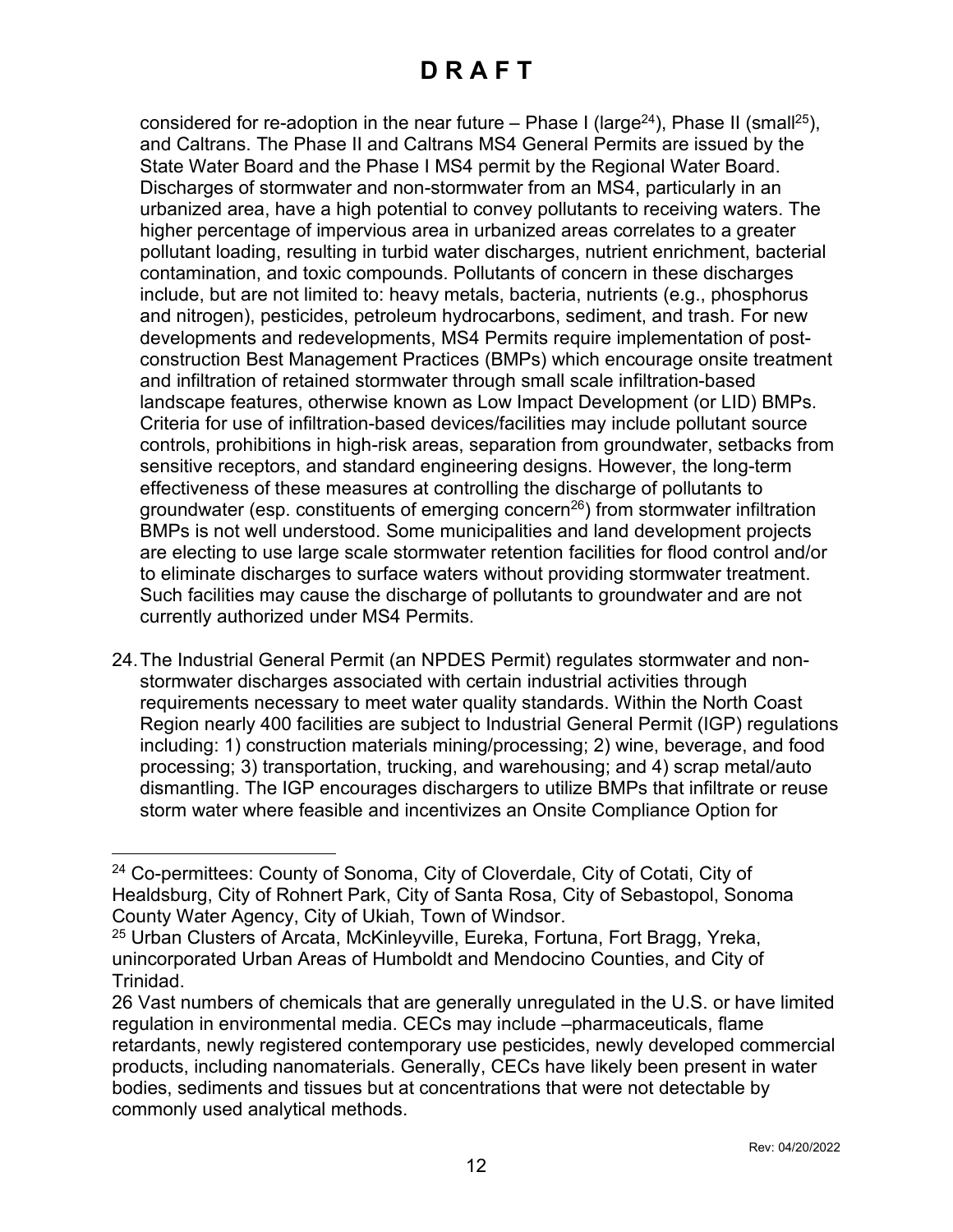infiltrating industrial stormwater that includes protections for groundwater. The IGP also provides for a "No Discharge" status where facilities have filed a Notice of Non-Applicability; however, a "No Discharge" determination does not cover storm water containment systems that discharge industrial pollutants to groundwater. A facility must determine whether designs that incorporate infiltration may discharge to and contaminate groundwater. If there is a threat to groundwater, facilities must contact the Regional Water Board prior to construction of infiltration design elements. Through site inspections and review of annual reports, Regional Water Board staff have determined that many dischargers have reduced and/or eliminated surface discharges of industrial stormwater through the use of Storm Water Containment and Discharge Reduction BMPs which divert, infiltrate, reuse, contain, retain, or reduce the volume of storm water runoff. However, sampling and analysis of influent to infiltration BMPs is not being performed which leaves open the question if groundwater quality is being protected.

25.As of 2022 in the North Coast Region, approximately 125 wastewater dischargers are covered under individual WDRs which are issued for the duration of the discharge and do not contain an expiration date. Approximately 100 wastewater dischargers (primarily wine, beverage, and food processors along with several small domestic wastewater systems) are covered under general WDRs or a waiver of WDRs. As new general WDRs are issued by the State or Regional Water Board, staff must prioritize the review of discharges covered under existing individual or general WDRs for transition to the new general WDRs<sup>[27](#page-12-0)</sup>. In some cases, a discharger may not be eligible for coverage under the new general permit and will remain covered by an individual WDR that may also require an update. The Water Code and State Water Board guidance directs Regional Water Boards to periodically review all WDRs and revise as needed $^{28}$  $^{28}$  $^{28}$ . The guidance further provides for a review and update based upon threat to water quality (Category 1, 2, or 3, with 1 being highest) on a schedule between 3 to 10 years (highest to lowest threat). A majority of the approximately 125 individual wastewater WDRs in the North Coast Region are outdated and have not been reviewed/updated on the recommended schedule. However, in the event that (a) workplan allocations of staff resources do not permit the scheduling of all outdated WDRs for review, or (b) it becomes impossible to complete all updates scheduled for the fiscal year, updates should be prioritized on the basis of threat to water quality.[29](#page-12-2) Review of existing requirements in the review/update process, at a minimum, should take into account the following factors: 1) Compliance with the Basin Plan; 2) Changes to the definition of pollution or the impact on beneficial uses; 3) Changes in the characteristics of the receiving water;

<span id="page-12-0"></span><sup>&</sup>lt;sup>27</sup> As of Spring 2022, approximately 100 wineries in the North Coast are eligible for transition to the new statewide winery order and approximately 50 enrollees in the rescinded small domestic wastewater to be transitioned to the 2014 small domestic wastewater order.

<span id="page-12-1"></span><sup>28</sup> Water Code section 13263 subsection (e)

<span id="page-12-2"></span> $29$  State Water Board Administrative Procedures Manual – Water Quality – Chapter 3 Review/Update of Waste Discharge Requirements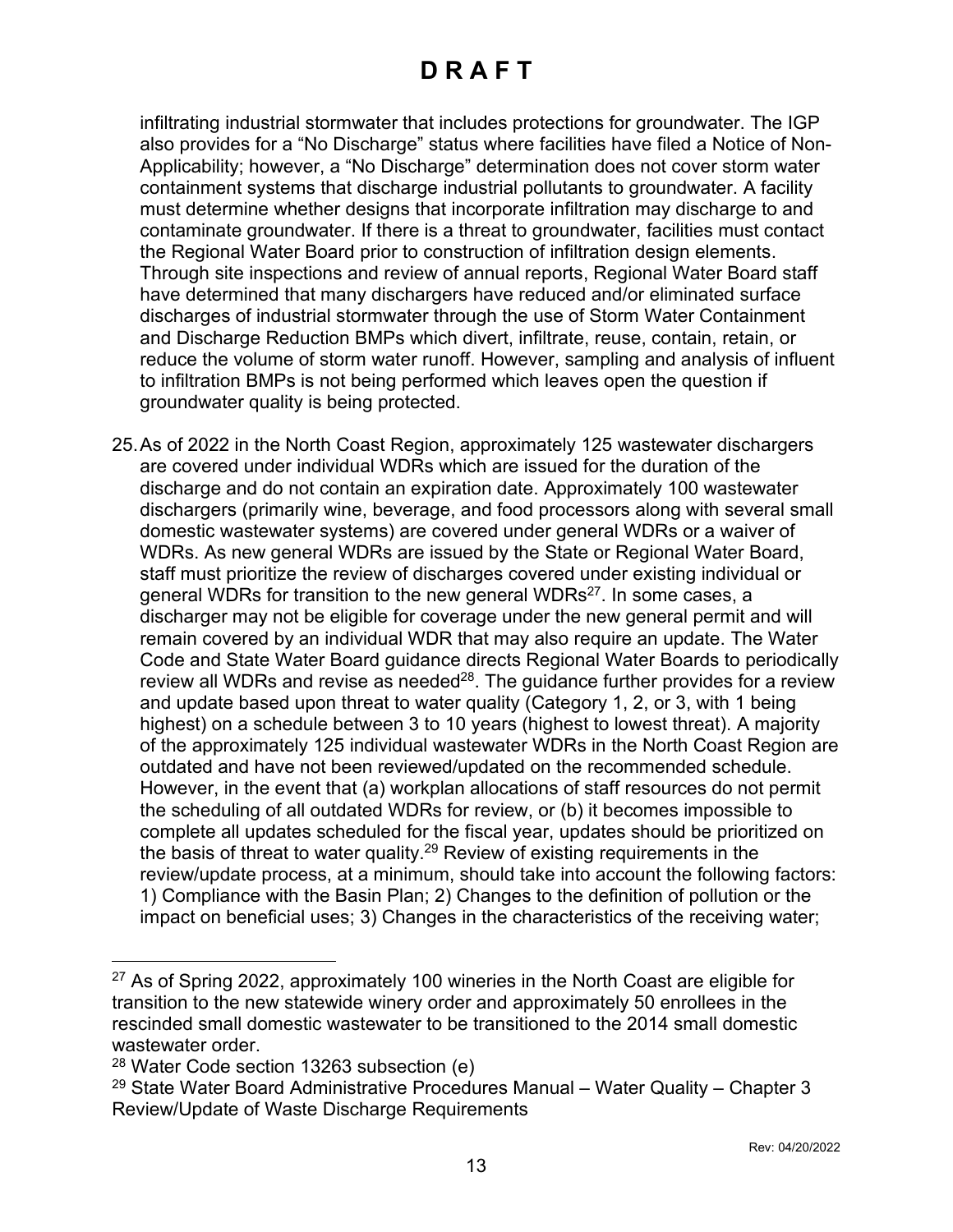4) Changes in the number of parameters or the level for a given constituent; 5) Compliance with statewide plans and policies; 6) Compliance with federal and State laws and regulations; 7) Compliance with Regional Water Board policies and practices e.g., waivers, guidelines, legal opinions; and 8) Changes to the characteristics of the discharge site (e.g., technical changes). $^{\rm 30}$  $^{\rm 30}$  $^{\rm 30}$ 

- 26.In preparing NPDES Permits (for point source discharges to surface waters), Regional Water Board staff benefit from a federally promulgated permit writer's manual (in addition to the State Implementation Policy<sup>[31](#page-13-1)</sup>) which provides guidelines for evaluating the potential for discharges to exceed water quality objectives and compliance with the State Anti-Degradation Policy, in selecting effluent limits, and in selecting monitoring and reporting requirements. In preparing individual WDRs for discharges of wastewaters, Regional Water Board staff do not benefit from guidelines contained in the NPDES permit writer's manual and thus some inconsistency and inefficiency arises in selecting effluent limits, evaluating the potential for discharges to exceed water quality objectives, compliance with the State's anti-degradation policy, and in selecting monitoring and reporting requirements.
- 27.An implication of the successful implementation of the Basin Plan Point Source Discharge Prohibition which prohibits point source discharges throughout the region or restricts them to the Mad, Russian, and Eel Rivers (and their tributaries) during the dry season (see Finding 21), has been a shift to the disposal and discharge of treated wastewater to land. The discharge of treated wastewater to land can result in percolation to groundwater, which if not properly treated and disposed is a threat to groundwater quality.
- 28.As noted in Finding 7 of this resolution, there is limited existing groundwater quality data to inform an evaluation of the impact of OWTS discharges and to assess the extent to which groundwater and local surface water quality may be adversely impacted. The OWTS Policy allows the use of existing water quality data from other monitoring programs to inform the required water quality assessment program. However, water quality data from private groundwater wells is sparse because sampling and testing of private groundwater wells is not required by State law and local well permitting agencies have limited authority to require testing of groundwater quality in private wells. Some private well owners sample and test their wells as part

<span id="page-13-0"></span> $30$  State Water Board Administrative Procedures Manual – Water Quality – Chapter 2 Waste Discharge Requirements

<span id="page-13-1"></span><sup>&</sup>lt;sup>31</sup> The State Implementation Policy (SIP) applies to discharges of toxic pollutants into the inland surface waters, enclosed bays, and estuaries of California subject to regulation under the State's Porter-Cologne Water Quality Control Act and the federal Clean Water Act. Such regulation may occur through the issuance of National Pollutant Discharge Elimination System permits or other relevant regulatory approaches. The SIP establishes a standardized approach for permitting discharges of toxic pollutants to nonocean surface waters in a manner that promotes statewide consistency.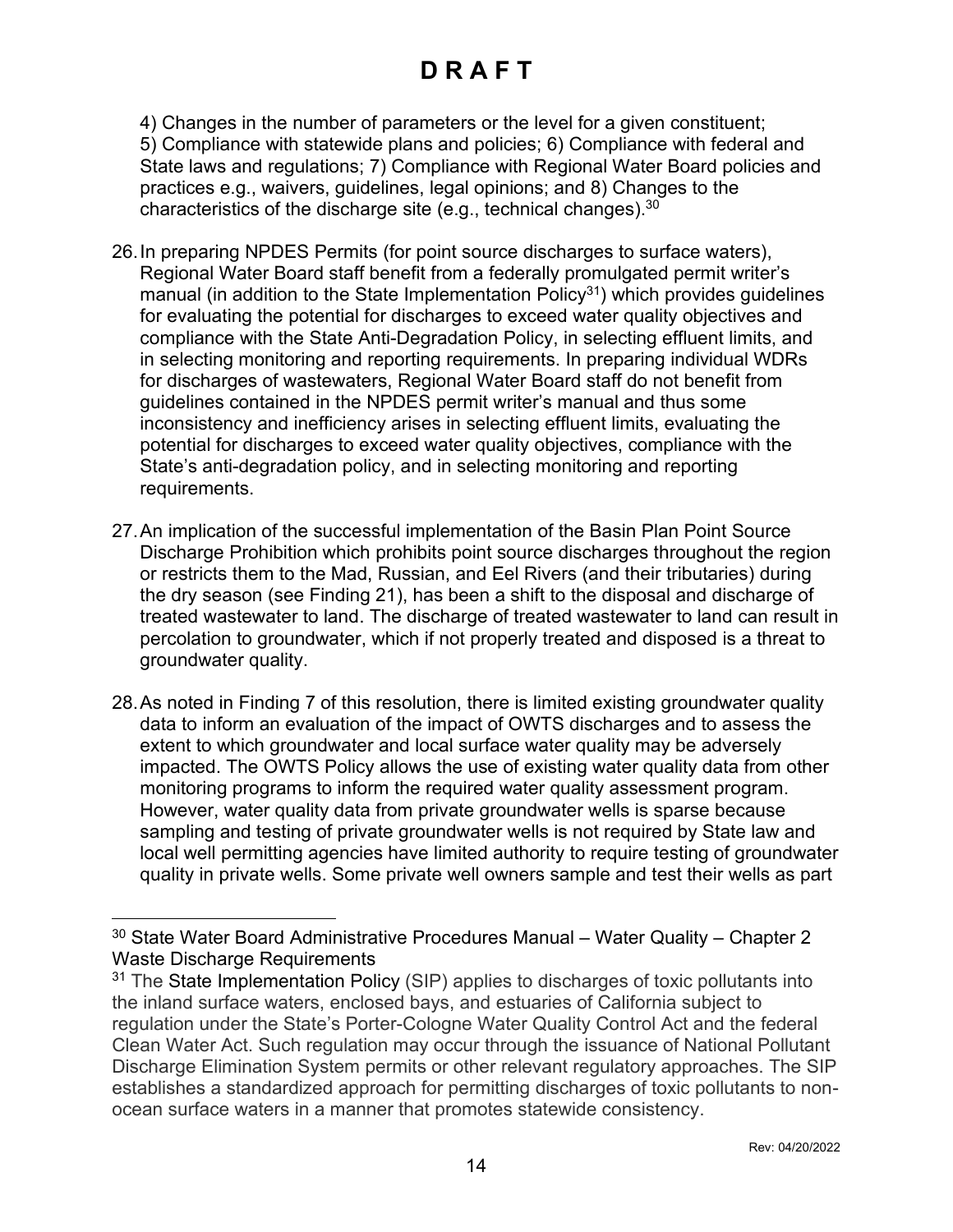of real estate transactions or when taste, color, and odor is noticeable; however, the results are not required to be made public.

- 29.Many Small and Disadvantaged Communities in the North Coast have old and undersized wastewater collection and treatment facilities and are inadequately operated and maintained due to a lack of financial resources. These wastewater facilities can pose significant public health and safety threats and adversely affect beneficial uses of surface water and groundwater. However, even when infrastructure deficiencies are identified and improvements recommended, many small and disadvantaged communities lack the financial and technical resources to plan and construct wastewater collection and treatment improvement projects.
- 30.Groundwater recharge using available surface waters during high-flow periods is being considered in many North Coast groundwater basins to augment groundwater supplies and offset surface water use during low-flow periods. Currently, there are no regional or statewide general WDRs or waiver of WDRs that specifically authorize groundwater recharge using untreated surface waters. When properly managed, recharge projects can have positive impacts; however, potential concerns include surface waters with a lower water quality than the receiving groundwater and migration of constituents within surface soils (into groundwater) such as total dissolved solids, nitrate, lead, arsenic, boron, and organics, such as pesticides. Constituents may be anthropogenic or naturally occurring and may be mobilized through unintended geochemical interactions.

#### THEREFORE, BE IT RESOLVED THAT:

The Regional Water Board is committed to the protection of high-quality groundwater and the restoration of degraded groundwater to support all beneficial uses now and in the future especially given increasing reliance on groundwater in the North Coast Region. Groundwater supplies in the North Coast Region are currently used for: 1) drinking water, sanitation, and hygiene consistent with the Human Right to Water described in Regional Water Board Resolution No. R1-2019-0004 [32](#page-14-0); 2) agriculture and industry which are major economic drivers in the region, 3) Native American ceremonies and traditions; 4) aquaculture operations; and 5) replenishment of flows to streams (e.g. contribution to instream flows) to maintain beneficial uses of surface water,

<span id="page-14-0"></span><sup>32</sup>[https://www.waterboards.ca.gov/northcoast/board\\_decisions/adopted\\_orders/pdf/2019](https://www.waterboards.ca.gov/northcoast/board_decisions/adopted_orders/pdf/2019/19_0024_NCRP_Resolution.pdf) [/19\\_0024\\_NCRP\\_Resolution.pdf](https://www.waterboards.ca.gov/northcoast/board_decisions/adopted_orders/pdf/2019/19_0024_NCRP_Resolution.pdf)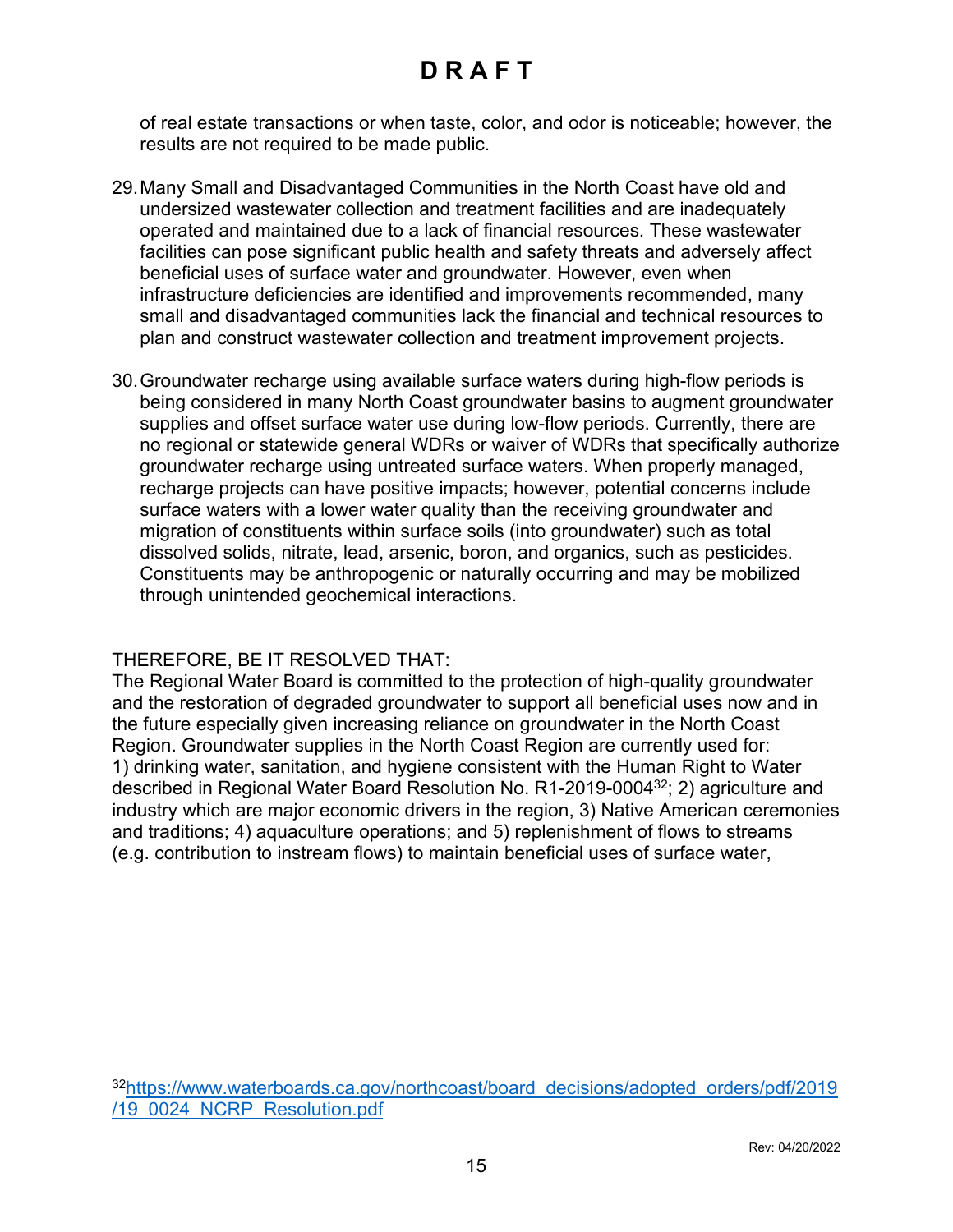especially cold freshwater habitat, migration of aquatic specifics, wildlife habitat, and spawning, reproduction, and early development of fish.

The Regional Water Board directs staff to use all existing authorities to protect highquality groundwater, restore degraded groundwater, and to develop a Work Plan for implementation of the actions listed below. By December 2023, provide an update on the Work Plan to the Regional Water Board and subsequently incorporate Work Plan actions into the annual work planning process. The following actions are aimed at addressing the complexities and challenges outlined in Findings 23-30:

- 1. In coordination with State and Regional Water Board staff, continue to advance internal guidance for WDR permit writers which informs selection of effluent limitations and/or appropriate BMPs to control discharges, compliance with the State anti-degradation policy, evaluation of potential changes to groundwater quality, evaluation of receiving water quality, identification of sensitive receptors, and selection of monitoring and reporting requirements. Implementation of this action will address challenges associated with lack of guidance for WDR permit writers described in Finding 26.
- 2. Continue to refine the process of prioritizing and conducting reviews and preparing revisions to individual WDRs and the possible transition of individual WDRs to general WDRs in accordance with the State Water Board Administrative Procedures Manual. Take into consideration that some dischargers may need time schedule orders and grant and/or loan funding in order to comply with new requirements. In the process of prioritizing the review/update of WDRs for Publicly Owned Treatment Works, consider Water Code Sections 13288 and 13289 [Provision of Sewer for Disadvantaged Communities]. Implementation of this action will address challenges associated with outdated WDRs described in Finding 25.
- 3. Continue to evaluate facilities (through inspections and report reviews) covered under statewide general Waste Discharge Requirements that have potential to discharge poorly or untreated wastewater and/or stormwater to groundwater. Identify and implement appropriate regulatory authorities to protect groundwater quality from discharges of poorly treated or untreated wastewater and/or stormwater to groundwater. Implementation of this action will address challenges and complexities as described in Findings 23, 24, and 25.
- 4. Continue participating in State Water Board-led venues for the review/update of requirements in statewide general WDRs to protect groundwater quality that could be affected by infiltration of poorly or untreated wastewater and/or stormwater. Develop recommended permit provisions for protecting groundwater quality from discharges of poorly or untreated wastewater and/or stormwater. Implementation of this action will address potential conveyance of pollutants to groundwater as described in Findings 24 and 25.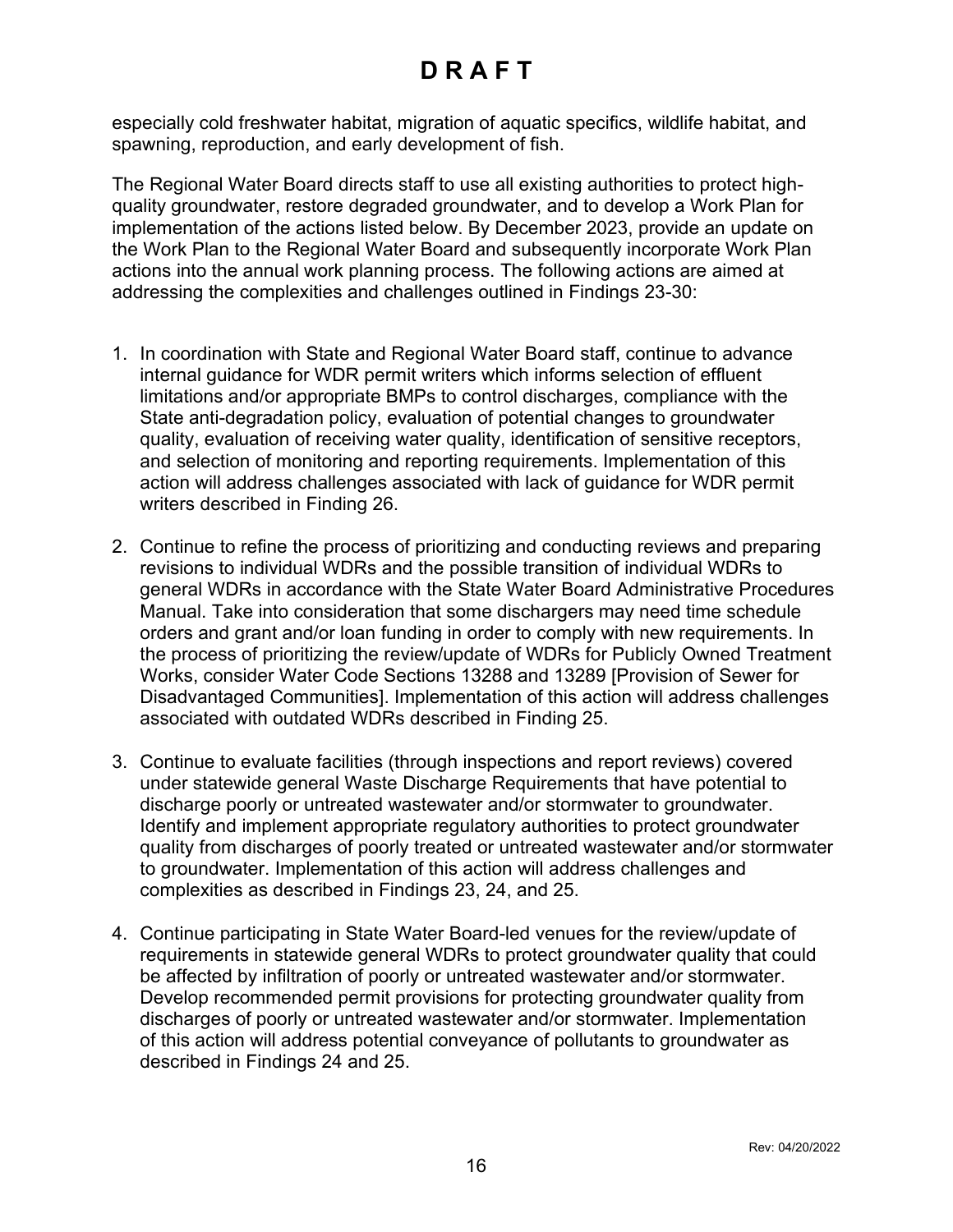- 5. Continue to provide: 1) compliance assistance to Small and Disadvantaged Communities with wastewater collection and treatment facilities which face challenges in meeting water quality standards and permit requirements; and 2) technical assistance to Small and Disadvantaged Communities seeking funding for needed water quality improvement projects. Incorporate compliance and technical assistance tasks into relevant Division and Unit annual workplans. Implementation of this action will address challenges faced by these communities due to lack of capacity as described in Finding 29.
- 6. Consider the need for a general order or a waiver of waste discharge requirements for groundwater recharge<sup>[33](#page-16-0)</sup> using untreated surface waters which protects groundwater quality while encouraging and incentivizing groundwater recharge projects. Implementation of this action would address some of the regulatory challenges and complexities related to the development and implementation of groundwater recharge projects as described in Finding 30 above. Governor Newsom's Executive Order N-7-22 directs Regional Water Boards to prioritize water quality certifications, waste discharge requirements, and conditional waivers of waste discharge requirements to accelerate approvals for projects that enhance the ability of a local or state agency to capture high precipitation events for local storage or recharge, consistent with water right priorities and protections for fish and wildlife.
- 7. Continue working with Local Agencies through the OWTS Policy to develop Water Quality Assessment Programs which will evaluate the impact of OWTS discharges and assess the extent to which groundwater and local surface water quality may be adversely impacted. Identify and engage in opportunities to support local agency implementation of robust Water Quality Assessment Programs to include funding support and partnering with other municipalities and districts. Engage with the State Water Board Groundwater Ambient Monitoring and Assessment Program to support groundwater quality data collection in Small and Disadvantaged Communities served by OWTS and private domestic wells. Continue participating in State Water Board-led venues for the review/update the OWTS Policy and develop recommended policy provisions for protecting groundwater quality from OWTS discharges to groundwater. Implementation of this action will address the lack of groundwater quality data needed to assess impacts of OWTS on groundwater as described under Finding 28.
- 8. Continue requiring groundwater monitoring in Monitoring and Reporting Programs for recycled water projects in priority groundwater basins which lack an approved Salt and Nutrient Management Plan as described in the Recycled Water Policy. Continue working with stakeholders in the Santa Rosa Plain Groundwater Basin to

<span id="page-16-0"></span> $33$  Groundwater recharge is the augmentation of groundwater, by natural or artificial means, with surface water or recycled water. Groundwater recharge is not a beneficial use of water on its own, but rather is one method of diverting and storing water that takes advantage of the natural storage capacity of groundwater aquifers.